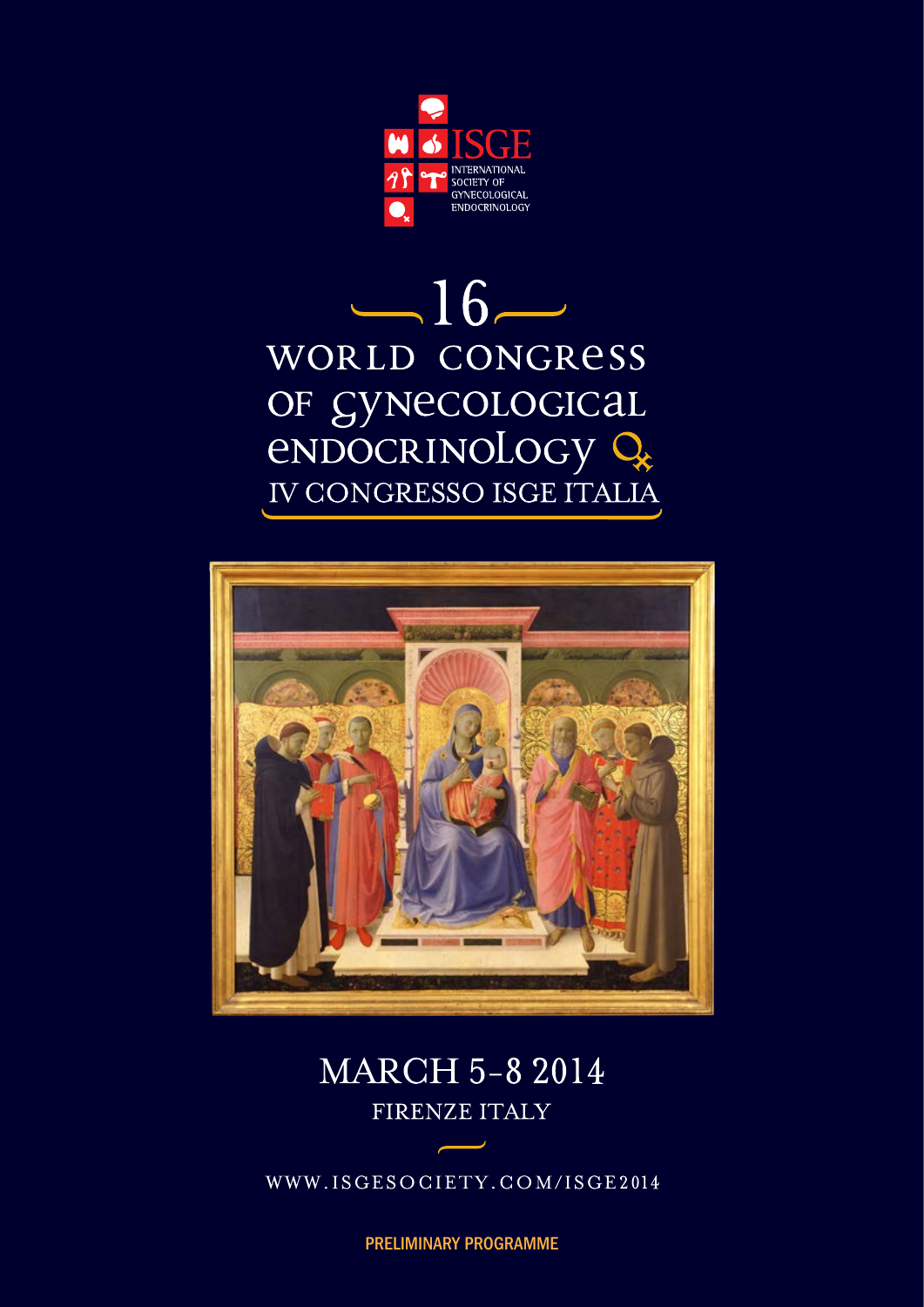**DEAR FRIENDS.** On behalf of the Executive Committee of the International Society of Gynecological Endocrinology , it is my great pleasure to invite you to join the 16<sup>th</sup> World Congress of Gynecological Endocrinology that will be held in Florence from the 5th to 8th March 2014.

Our biennial meeting can be considered the major event in developing, upgrading and teaching the Gynecological Endocrinology. Our Discipline, strongly stimulated by the possibilities offered by molecular and cellular endocrinology and by the progress in clinical biochemistry and experimental pharmacology, needs this important moment, which can be considered our World Congress. In the same way, the achievements of randomized clinical trials, epidemiological surveys and large metaanalysis will allow us to better understand the possibilities, limits, risks and advantages of our therapies and diagnostic approaches.



The programme , developed by the Executive Board, will receive input from Scientific Societies, mostly members of the Fisge, that normally cooperates with us.

Moreover, the Congress remains open to the suggestions of our Members, Working groups and any other Institution that want to increase the scientific and educational level of the Event.

In the meantime, the ISGRE will activate since 2013 the Winter and Summer Schools, to promote the continuous medical education and up-dating in Gynecological and Reproductive Endocrinology

I strongly hope to receive your proposals for the progress of our Society, and have the pleasure to meet you in Florence in March 2014.

Andrea R. Genazzani President of ISGE

**PRESIDENT** A.R.GENAZZANI pisa, italy

**TREASURER** B.LUNENFELD TEL-AVIV, ISRAEL

#### Executive Secretary T.SIMONCINI pisa, italy

#### **MFMRFRS**

F. AL-AZZAWI leicester, uk S.BERGA atlanta, usa M.BIRKHAEUSER bern, switzerland P. BOUCHARD PARIS, FRANCE **M.BRINCAT MALTA** N.R. DE MELO sao paulo, brazil L.DEVOTO santiago, chile

J.M.FOIDART liege, belgium P.KENEMANS amsterdam, nl T.MARUO kobe, japan M.MENDELSOHN boston, usa A.MILEWICZ wroclaw, poland F.NAFTOLIN new york, usa E.H.Y.NG hong kong, china F.PETRAGLIA siena, italy A.SCHINDLER essen, germany C.SIMON valencia, spain E.SIMPSON clayton, australia N.SISELES buenos aires, argentina V.SMETNIK moscow, russia B.TARLATZIS THESSALONIKI, GREECE B. Von SCHOULTZ stockholm, sweden

### ORGANIZING SECRETARIAT

Biomedical Technologies srl www.biomedicaltechnologies.com Main Office and Accounting **Department** Via P. Cugia 1 - 09129 Cagliari – Italia T. +39 070340293 F. +39 070307727 isge2014@btcongress.com Marketing Office T. +39 068546198 F. +39 0685389063 marketing@btcongress.com

#### HOTEL BOOKING

See the Congrress website For group enquires please contact info@btcongress.com

#### CongresS Websites

www.isgesociety.com/isge2014 www.isgesociety.com

SCIENTIFIC SECRETARIAT isge@tiscali.it

www.twitter.com/gynendo **f** www.facebook.com/gynendo



Printed on April 2013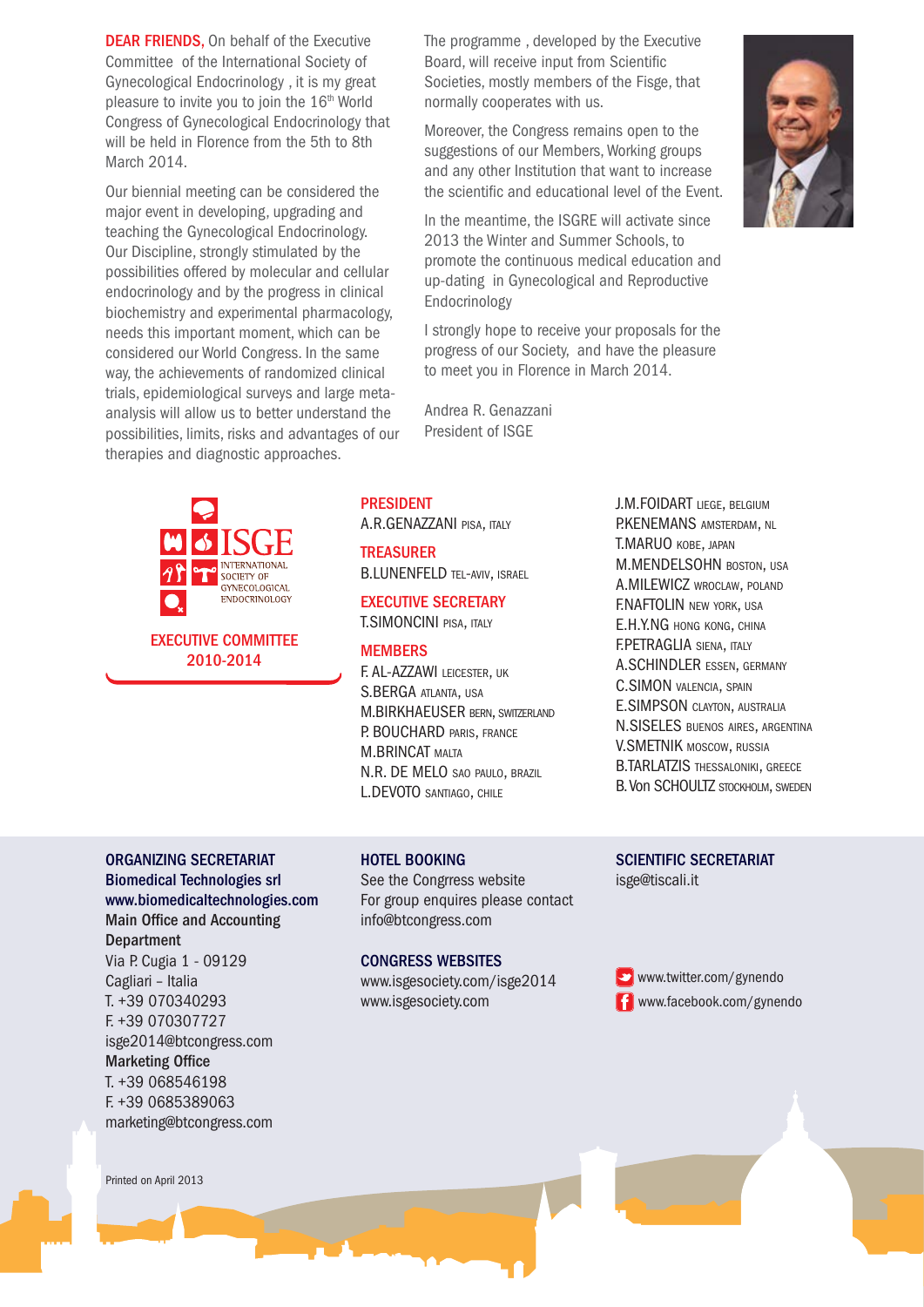### THE 16TH ISGE WORLD CONGRESS

The Congress will be organized in Plenary Lectures, Debates and Plenary Sessions. Each session will include four or five speakers each presenting his scientific research in approximately 20 minutes plus 5 minutes discussion. Moreover, Special Sessions on Last Minute Hot Topics, Sponsored Symposia, Round Tables, Oral Presentations and Poster Sessions will be available.

#### SCIENTIFIC SOCIETIES SYMPOSIA

Scientific Societies members of the FISGE and any other scientific society operating in our field may propose an entire symposium at their own cost, suggesting titles, presentations, speakers and chairmen. The Executive Committee will examine the proposals for inclusion in the scientific programme with the possibility to include one extra speaker or a chairman of its choice. The deadline for submission is November 18th 2013.

#### Official Languages and simultaneous translation

English is the official language of the congress, and all lectures must be held in English. Simultaneous translation into other languages will be evaluated on the basis of the number of request for each language.

#### Pre-Congress courses

Two Pre-Congress Courses organized by ISGRE will take place on Wednesday 5<sup>th</sup>.

| <b>HALLS</b>         | <b>AUDITORIUM</b>            | <b>AFFARIO</b>  | <b>AFFARI 1</b> | <b>AFFARI 2</b>   | <b>VERDE</b>                          | <b>ONICE</b> |  |  |
|----------------------|------------------------------|-----------------|-----------------|-------------------|---------------------------------------|--------------|--|--|
| Wednesday, March 5th |                              |                 |                 |                   |                                       |              |  |  |
|                      |                              |                 |                 |                   | <b>Pre-Congress</b><br><b>Courses</b> |              |  |  |
| 15.00-17.00          | <b>Opening Symposium</b>     |                 |                 |                   |                                       |              |  |  |
| 17.30-19.15          | <b>Opening Ceremony</b>      |                 |                 |                   |                                       |              |  |  |
| 19.15-19.45          | <b>Opening Lecture</b>       |                 |                 |                   |                                       |              |  |  |
| Thursday, March 6th  |                              |                 |                 |                   |                                       |              |  |  |
| 08.30-09.30          | SciSoc/OP                    | SciSoc/OP       | SciSoc/OP       | SciSoc/OP         | SciSoc/OP                             | SciSoc/OP    |  |  |
| 09.45-11.15          | <b>PS</b>                    | $\overline{PS}$ | PS              | <b>CME Course</b> | PS                                    | SciSoc/OP    |  |  |
| 11.15-11.45          | Visit to the Exhibition Area |                 |                 | $(9.45 - 13.15)$  |                                       |              |  |  |
| 11.45-13.15          | PS                           | <b>PS</b>       | <b>PS</b>       |                   | PS                                    | SciSoc/OP    |  |  |
| 13.15-15.15          |                              | L <sub>S</sub>  | LS              |                   |                                       |              |  |  |
| 15.15-15.45          | Visit to the Exhibition Area |                 |                 |                   |                                       |              |  |  |
| 15.45-16.15          | <b>PL</b>                    |                 |                 | <b>PL</b>         | <b>PL</b>                             |              |  |  |
| 16.30-18.00          | <b>PS</b>                    | <b>PS</b>       | <b>PS</b>       | <b>PS</b>         | <b>PS</b>                             | SciSoc/OP    |  |  |
| 18.00-19.00          |                              |                 |                 |                   | <b>ISGE Assembly</b>                  |              |  |  |
| Friday, March 7th    |                              |                 |                 |                   |                                       |              |  |  |
| 08.30-09.30          | SciSoc/OP                    | SciSoc/OP       | SciSoc/OP       | SciSoc/OP         | SciSoc/OP                             | SciSoc/OP    |  |  |
| 09.45-11.15          | <b>PS</b>                    | <b>PS</b>       | <b>PS</b>       | <b>CME Course</b> | PS                                    | SciSoc/OP    |  |  |
| 11.15-11.45          | Visit to the Exhibition Area |                 |                 | $(9.45 - 13.15)$  |                                       |              |  |  |
| 11.45-13.15          | <b>PS</b>                    | <b>PS</b>       | <b>PS</b>       |                   | PS                                    | SciSoc/OP    |  |  |
| 13.15-15.15          |                              | <b>LS</b>       | LS              |                   |                                       |              |  |  |
| 15.15-15.45          | Visit to the Exhibition Area |                 |                 |                   |                                       |              |  |  |
| 15.45-16.15          | PL                           |                 |                 | PL                | PL                                    |              |  |  |
| 16.30-18.00          | PS                           |                 |                 | <b>PS</b>         | PS                                    | SciSoc/OP    |  |  |
| 18.00-20.00          | <b>Poster Session</b>        |                 |                 |                   |                                       |              |  |  |
| Saturday, March 8th  |                              |                 |                 |                   |                                       |              |  |  |
| 08.30-10.00          |                              |                 |                 |                   |                                       |              |  |  |
|                      | <b>PS</b>                    | <b>PS</b>       | PS              | <b>CME Course</b> | <b>PS</b>                             | SciSoc/OP    |  |  |
| 10.15-11.15          |                              | DB/MTE          | <b>DB/MTE</b>   | $(9.45 - 13.15)$  | DB/MTE                                | SciSoc/OP    |  |  |
| 11.15-11.45          | Visit to the Exhibition Area |                 |                 |                   |                                       |              |  |  |
| 11.45-13.15          | <b>PS</b>                    | PS              | PS              |                   | PS                                    | SciSoc/OP    |  |  |
| 13.15-15.15          |                              | $\overline{LS}$ | LS              |                   |                                       |              |  |  |
| 15.45-16.15          |                              |                 |                 | PL                | PL                                    |              |  |  |
| 16.30-18.00          |                              | PS              | PS              | PS                | PS                                    | SciSoc/OP    |  |  |

**PS** Plenary Session/Symposia

19.30-20.00 Closing Cer.



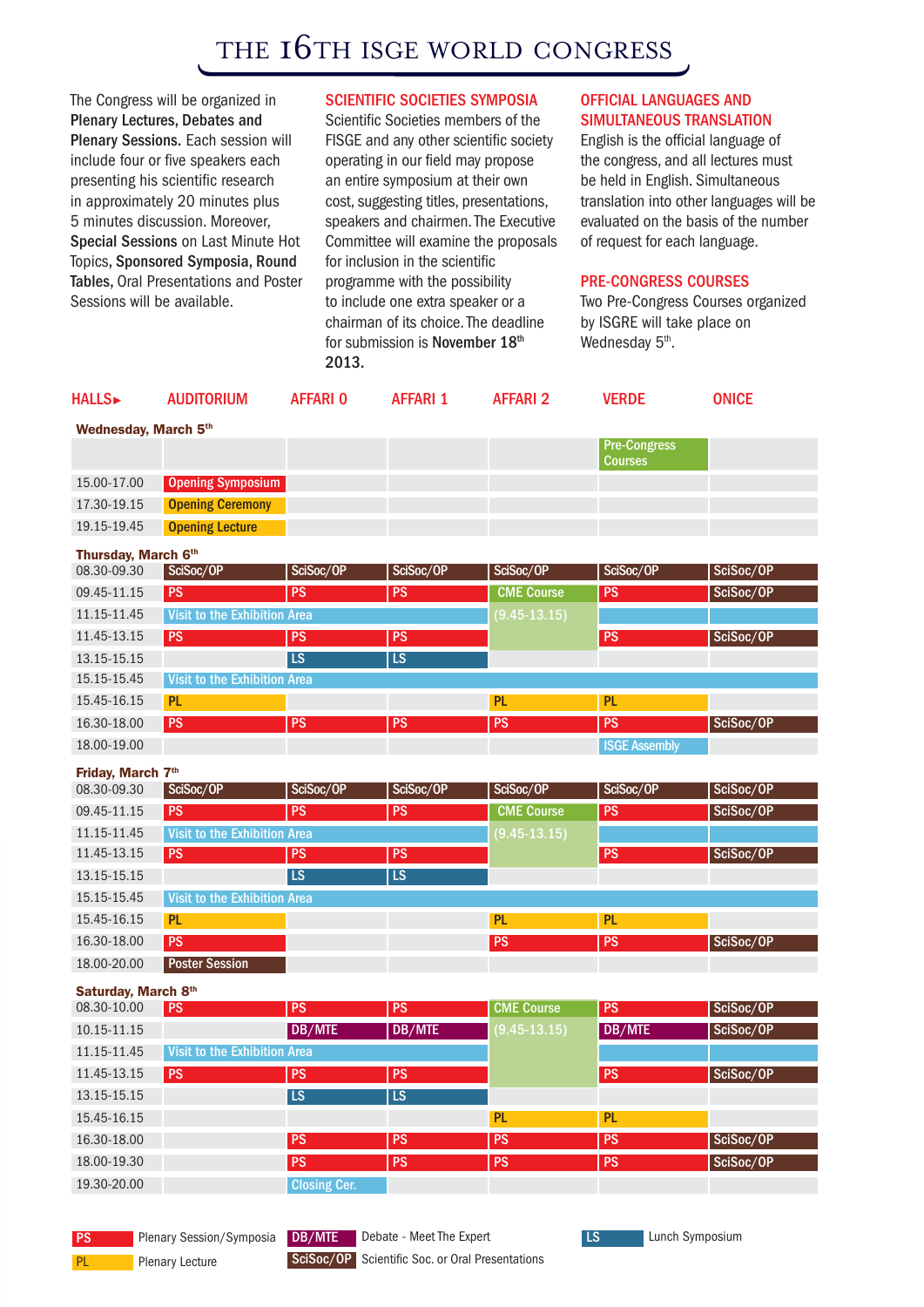### **SCIENTIFIC** programme

#### Plenary Lectures

Kenemans Peter (NL) Women's Health and Women's Rights

Schenker Joseph (IL) Ovarian Stimulation of Patients in Risk of OHSS

Sitruk-Ware Regine (USA) Emerging Science & Technology for Contraception, an answer to decreasing maternal mortality?

Pecorelli Sergio (IT) Innovative Drugs: new perspectives and health system sustainability

Archer David (USA) The Optimal Time to Stop Hormone Therapy

#### Debates on Hot Topics

#### 01. SELECTING THE RIGHT CONTRACEPTIVE STRATEGY

Gemzell-Danielsson Kristina (SW) Contraception for young and nulliparous women

Serfaty David (FR) Contraception and compliance: MID-LARC or LARC for young women?

#### 02. ULTRASOUND IN EARLY PREGNANCY

Goldstein Steven R. (USA) Early Pregnancy: Is it time to rethink our Ultrasound criteria?

Luchi Carlo (IT) First trimester ultrasound: Is it the moment to change the future?

#### PLENARY SESSIONS

#### 01. HORMONES AND BREAST CANCER

Mueck Alfred (D) Biochemistry of estrogen metabolism – genotoxic or protective in the breast?

Brincat Mark (MT) Reducing Breast Cancer rates using Pharmacological Intervention at the time of the Menopause

Simpson Evan (AUS)Obesity and breast cancer: a tale of inflammation and dysregulated metabolism.

#### 02. NEUROENDOCRINE REGULATION OF THE GONADAL AXIS

Meczekalski Blazej (PL) Functional hypothalamic amenorrhea: current view on neuroendocrine aberrations Castelo-Branco Camil (ES) Sensineural changes in congenital hypogonadism

Berga Sarah (USA) Stress, Rank, and Obesity:

Understanding the Reproductive Consequences of Obesity Lunenfeld Bruno (IL) 100 years from the discovery of the hypothalamic- pituitary gonadal axis- What did we learn?

#### 03. PROGESTERONE, PROGESTINS AND PROGESTERONE RECEPTOR INTERACTIONS

Schindler Adolf (D) The clinical relevance of classification and comparative pharmacology of progestogens Ruan Xiangyan (ROC) Membrane-bound progestogen receptors – importance for breast cancer Development Sitruk-Ware Regine (USA) Potential health benefits of Progesterone

#### 04. NEW CHALLENGES IN BREAST CANCER MANAGEMENT

Biglia Nicoletta (IT) Fertility preservation and pregnancy after breast cancer. When and how.

Von Schoultz Bo (SW) Can we minimize the risks of HRT after Breast cancer?

Gompel Anne (FR) Glucocorticoid receptor and breast cancer

#### 05. FEMALE SEXUAL DYSFUNCTION: ENDOCRINE AND CULTURAL ASPECTS

Nappi Rossella E. (IT) To Sex or not to Sex in women taking hormonal contraception

Bitzer Johannes (CH) Painful sex – where does it come from and how to help

Lachowsky Michele (FR) Sexuality to-day, intimacy or performance?

#### 06. ENDOMETRIOSIS: NEW CHALLENGES FROM BASIC **SCIENCE**

Kiesel Ludwig (D) Regulation of endometriosis by miRNA Petraglia Felice (I) Molecular aspects of deep infiltrating endometriosis

Taylor Robert (USA) Mechanisms of Inflammation and Pain in Endometriosis

Pluchino Nicola (IT) Effects on sexual function of medical and surgical therapy for endometriosis

#### 07. REPRODUCTIVE RECONSTRUCTIVE SURGERY

Adamyan Leila (RUS) New trends in reproductive reconstructive surgery Creatsas George (GR) Reconstruction of uterovaginal anomalies

Fedele Luigi (IT) Obstructive genital malformations

#### 08. ENDOMETRIUM AND MENHORRAGIA

Goldstein Steven R. (USA) The Endometrium: when it bleeds and when it doesn't Bouchard Philippe (FR) SPRM and uterine bleeding Sciarra John J. (USA) New Treatments for Fibroids

#### 09. MEDICALLY-ASSISTED PROCREATION: THE CLINICAL IMPACT

Barri Pedro (ES) Use of androgens in ART. Fiction or reality Artini Paolo G. (IT) Change of gene expression profiles of cumulus cells obtained during different IVF protocol of stimulation

Tarlatzis Basil (GR) The role of pre-ovulatory progesteron rise in hyper and hypo responders st choice) Hourvitz Ariel (IL) Understanding In-Vivo Oocyte Maturation-Improving In Vitro Maturation (IVM)

#### 10. ENDOCRINE DISORDERS AND ADOLESCENCE: THE IMPACT FOR FERTILE LIFE

Bruni Vincenzina (IT) Primary ovarian insufficiency in very young women

Sultan Charles (FR) From genes to clinics management of adolescent hyperandrogenism

Birkhaeuser Martin (CH) Delayed puberty: impact on fertility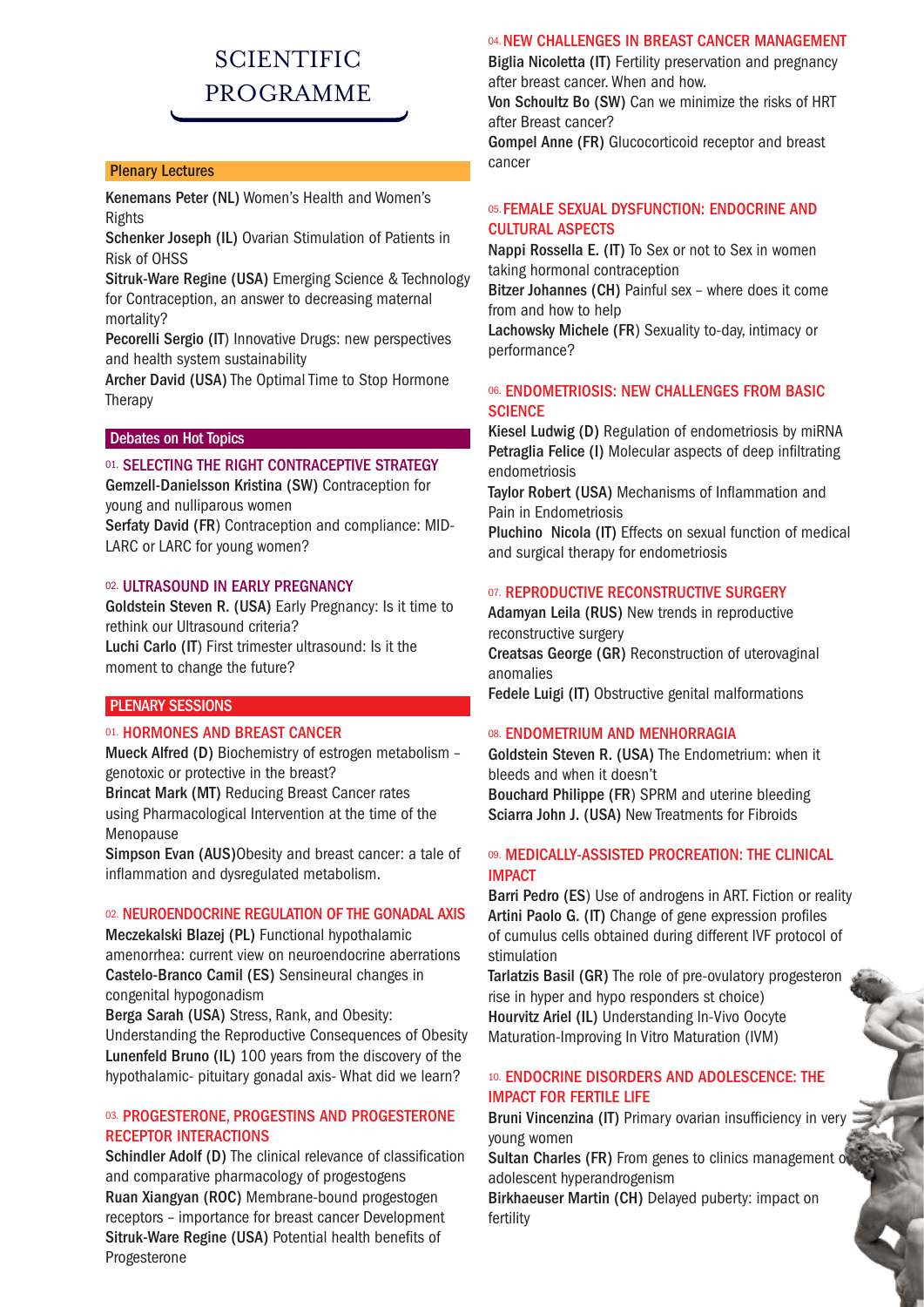#### 11. OLD AND NEW STRATEGIES FOR CONTRACEPTIVE CARE

Foidart Jean Michel (B) Haemostasis and estetrol containing oral contraceptives Volpe Annibale (IT) More benefits with new strategies in hormonal contraception De Melo Nilson (BR) Title to be defined.

#### 12. OVARIAN FUNCTION AND AGEING

Devoto Luigi (RCH) Neuroendocrinology of ovarian aging Fauser Bart C. (NL) AMH: implications of ovarian reserve assessment

Benedetto Chiara (IT) Ovarian Tissue Cryo-storage and Transplantation for patients at high risk of Ovarian Failure. Donnez Jacques (B) Ovarian freezing: the anti ageing therapy of the future?

#### 13. VITAMIN D: A NEW HORMONE IN REPRODUCTIVE MEDICINE

Milewicz Andrzej (PL) PCOS and Vit.D and its receptors gene polimorphisms polimorphisms

Perez-Lopez Faustino (ES) Vitamin D during pregnancy Brincat Mark (MT) Vit D in the prevention of Osteoporosis, alone or on Combination

#### 14. METABOLIC SYNDROME AND OBESITY: IMPACT ON REPRODUCTION AND AGEING

Naftolin Frederick (USA) A developmental basis for the Metabolic Syndrome

Lanzone Antonio (IT) Impact of PCOS phenotypes on metabolic and reproductive function

Genazzani Alessandro D. (IT) Obesity and Metabolic Syndrome: impact and relationship with menopausal transition

#### 15. BRAIN, MOOD AND COGNITION: THE HORMONAL IMPACT

Linden-Hirshberg Angelica (SW) Effects of testosterone and estrogen treatment on the serotonin system in the brain of postmenopausal women

Genazzani Andrea R. (IT) Sex steroids impact on brain Allopregnanolone

Rocca Walter (USA) Oophorectomy, estrogen, and cognitive aging: a 2014 update

Maki Pauline (USA) Effects of Stellate Ganglion Block on Vasomotor Symptoms, Cognition, and Mood: Findings from a Randomized Clinical Trial

#### 16. STEM CELLS IN OVARY, ENDOMETRIUM AND BONE

Tilly Jonathan L. (USA) Oocyte-producing Stem Cells in Adult Human Ovaries: Biology and Clinical Implications Simon Carlos (ES) Endometrial Reconstruction from Stem Cells

Al-Azzawi Farook (GB) Sexual dimorphism of stem cell behavior - the gonads and the brain

#### 17. MOLECULES AND RECEPTORS FOR BONE HEALTH AND OSTEOPOROSIS PREVENTION

Smetnik Vera (RUS) Hormonal and genetic status in amenorrheic and postmenopausal patients with low bone mineral desity

De Villiers Tobias (SA) The revival of estrogen as an agent in the prevention of osteoporotic fractures

Palacios Santiago (ES) Osteoporosis Sequential Training

#### 18. MENOPAUSE, AGEING AND CARDIOVASCULAR RISKS

Simoncini Tommaso (IT) Endothelial dysfunction and prenatal programming of cardiovascular risk Mikkola Tomi (FIN) Postmenopausal hormone therapy and cardiovascular mortality - nationwide register study from Finland

Siseles Nestor (RA) Cardiovascular health in menopausal woman: when to begin the hormone treatment?

#### 19. NEW PERSPECTIVES ON PREMATURE OVARIAN **INSUFFICIENCY**

Vujovic Svetlana (RSB) Premature Ovarian Insufficiency: fertility challenge

Panay Nick (UK) Premature Ovarian Insufficiency database: progress in global collaboration Ng Ernest Hung Yu (PRC) Use of DHEA in primary ovarian

#### 20. WOMEN'S HEALTH THROUGHT AGEING

insufficiency

Rees Margaret (UK) Managing the menopause without estrogen

Archer David (USA) Estrogen and Selective Estrogen Receptor Modulators for Menopausal Symptoms Cano Antonio (ES) Personalized medicine and disease prevention after menopause: a window of opportunity for lifestyle.

#### 21. OVARIAN CANCER: THE ULTIMATE CHALLENGE

Cibula David (CZ) New paradigm in surgical treatment of ovarian cancer

Morice Philippe (FR) Fertility and borderline ovarian tumor: conservative management, risk of recurrence and alternative options

Gadducci Angiolo (IT) Fertility after conservative treatment of malignant germ cell tumors of the ovary Konishi Ikuo (JP) Ovarian cancer in endometriosis: Clinical and molecular aspects

#### 22. PLACENTAL DEVELOPMENT: PATOPHYSIOLOGY AND CLINICAL IMPACT

Maruo Takeshi (J) Relaxin and corticotropin–releasing hormone in the angiogenesis Reiter Russel J. (Usa) Placental Melatonin: Implications for Pregnancy and Gynecology Taylor Robert (USA) Decidual Dysfunction and Implantation Failure Martinelli Pasquale (IT) Placenta accreta: a iatrogenic uterine disease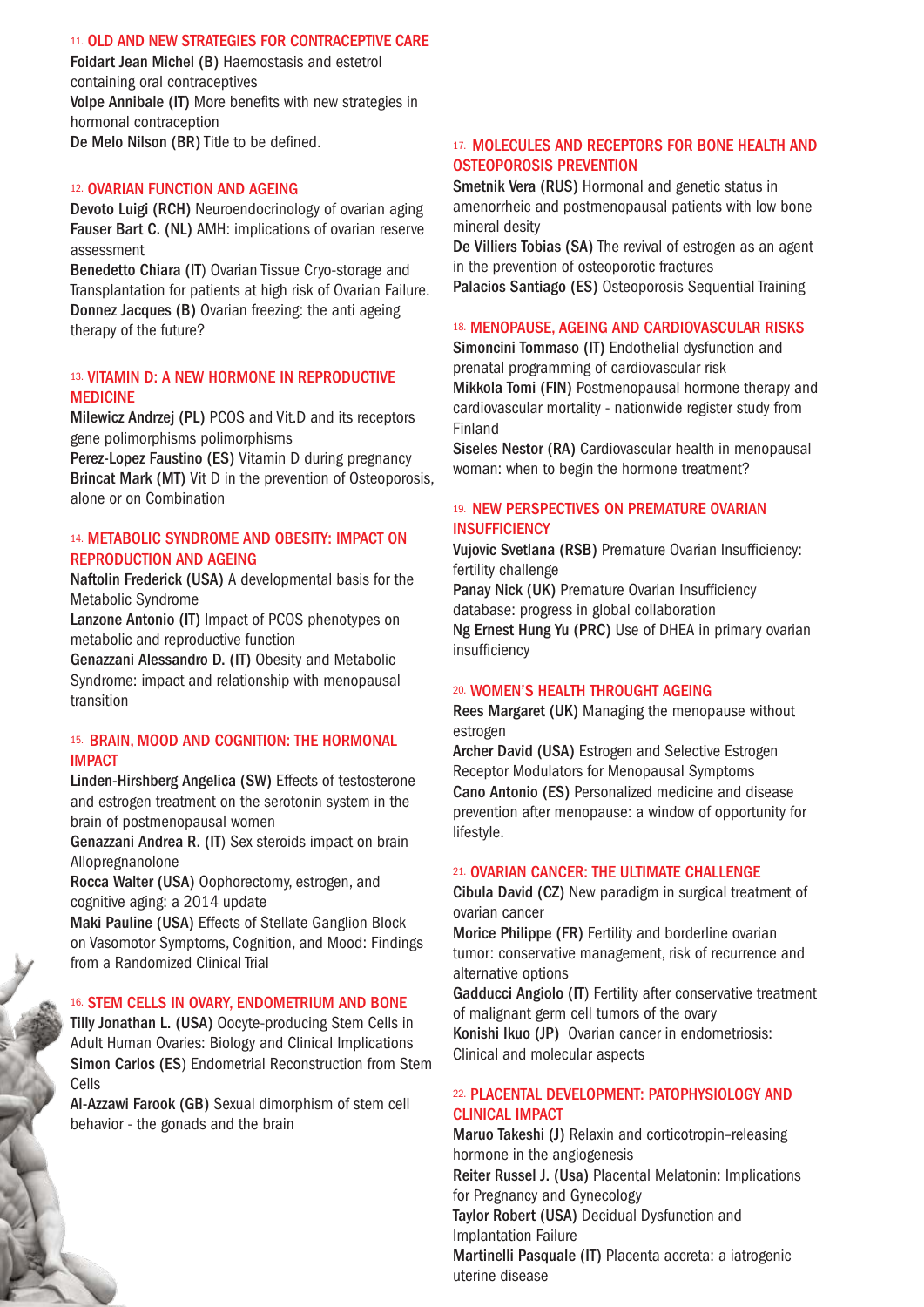#### 23. UNDERSTANDING AND TREATING FETAL GROWTH **RESTRICTION**

Todros Tullia (IT) Small, but otherwise normal fetuses are really normal?

Challis John (CDN) Effects of glucocorticoids on fetal growth and development

Ferrazzi Enrico M. (IT) The role of umbilical vein blood flow volume measurements in IUGR fetuses

#### 24. HYPERTENSIVE DISORDERS IN PREGNANCY: FROM THE BENCH TO THE BEDSIDE

Chedraui Peter (EQ) The utility of biochemical markers in the prediction of preeclampsia

Valensise Herbert (IT) Long term effects of preeclampsia on maternal health

Lyall Fiona (UK) Placental stress and hypertensive disorders of pregnancy

#### 25. CATAMENIAL HEADACHE, PREMENSTRUAL SYNDROME, AND POST TRAUMATIC DISORDERS: THE DARK SIDE OF THE MOON

Facchinetti Fabio (IT) The issue of menstrual migraine today

Studd John (UK) Suppression of Ovulation in the Treatment of Severe Premenstrual Syndrome Maki Pauline M. (USA) Elevated symptoms of posttraumatic stress disorder during the menopausal transition

#### 26. ENDOSCOPIC SURGERY: IMPACT ON FERTILITY AND QUALITY OF LIFE

Mettler Liselotte (D) New concepts of hysterectomies and alternative methods

Cela Vito (IT) Robotic treatment of deep endometriosis Angioni Stefano (IT) Radical excisional surgery in deep endometriosis. Is it the best approach to improve quality of life?

### registration fees

| <b>REGISTRATION FEES</b><br>(VAT INCLUDED) | Until<br>18/10/2013 | Until<br>13/01/2014 | After<br>13/01/2014 | On site  |
|--------------------------------------------|---------------------|---------------------|---------------------|----------|
| Isge Member Delegate                       | €400,00             | € 550,00            | € 650,00            | € 700,00 |
| Delegate                                   | € 500,00            | € 650,00            | € 750,00            | € 800,00 |
| Isge Member from Developing Countries      | € 350,00            | € 500,00            | € 600,00            | € 650,00 |
| Developing Countries                       | €400,00             | € 550,00            | € 650,00            | € 700,00 |
| Isge Member Technical Delegate*            | € 250,00            | € 350,00            | €450,00             | € 500,00 |
| Technical Delegate*                        | € 300,00            | € 400,00            | € 500,00            | € 550,00 |
| -34 Competition Participant**              | € 200,00            | € 300,00            | €400,00             | €450,00  |

\*Residents in training, nurses and technicians. Official certificate must be submitted.

\*\* Participants and winners list will be published on www.isgesociety.com/isge2014 by October 10th 2013

#### registration fee for the delegate includes

- **Congress kit**
- **Access to all sessions and exhibition area**
- **Abstracts CD**
- **2 years ISGE membership**
- **CME credits**
- **Opening and Closing Ceremonies**

#### cancellation policy for **REGISTRATION**

Refunds (less € 25,00 for taxes and administrative expenses) will be granted to delegates unable to attend. A written notice must be received by the Organizing Secretariat before February 1st 2014. No refunds will be made for cancellations received after February 1<sup>st</sup> 2014. All refunds will be issued after the Congress.

#### how to register

Registration is only possible online filling out the registration form on www.isgesociety.com/isge2014. Payment will be accepted by bank transfer, credit card or PayPal.

|                                     |          | UILE TEAT (2013) TWO TEATS (2013-2014) |
|-------------------------------------|----------|----------------------------------------|
| Subscription to the printed edition | € 105.00 | € 190.00                               |
| of Gynecological Endocrinology      |          |                                        |
|                                     |          |                                        |

\* special price together with the congress registration

#### groups registration

Companies and Agencies must send the list of their registrants including all personal data as indicated on the registration form. The Organizing Secretariat can provide a sample excel file to be filled out and emailed to isge2014@btcongress.com. Accommodation can be accepted only upon pre-registration.

#### **INSURANCE**

The Congress Organizers will not accept any liability for personal injury, or loss/ damage to property, belongings of meeting participants or accompanying persons, either during or as a result of the Congress or during their stay in Florence. It is, therefore, recommended that participants arrange their own personal health, accident and travel insurance.

One Year (2013) Two Years (2013-2014)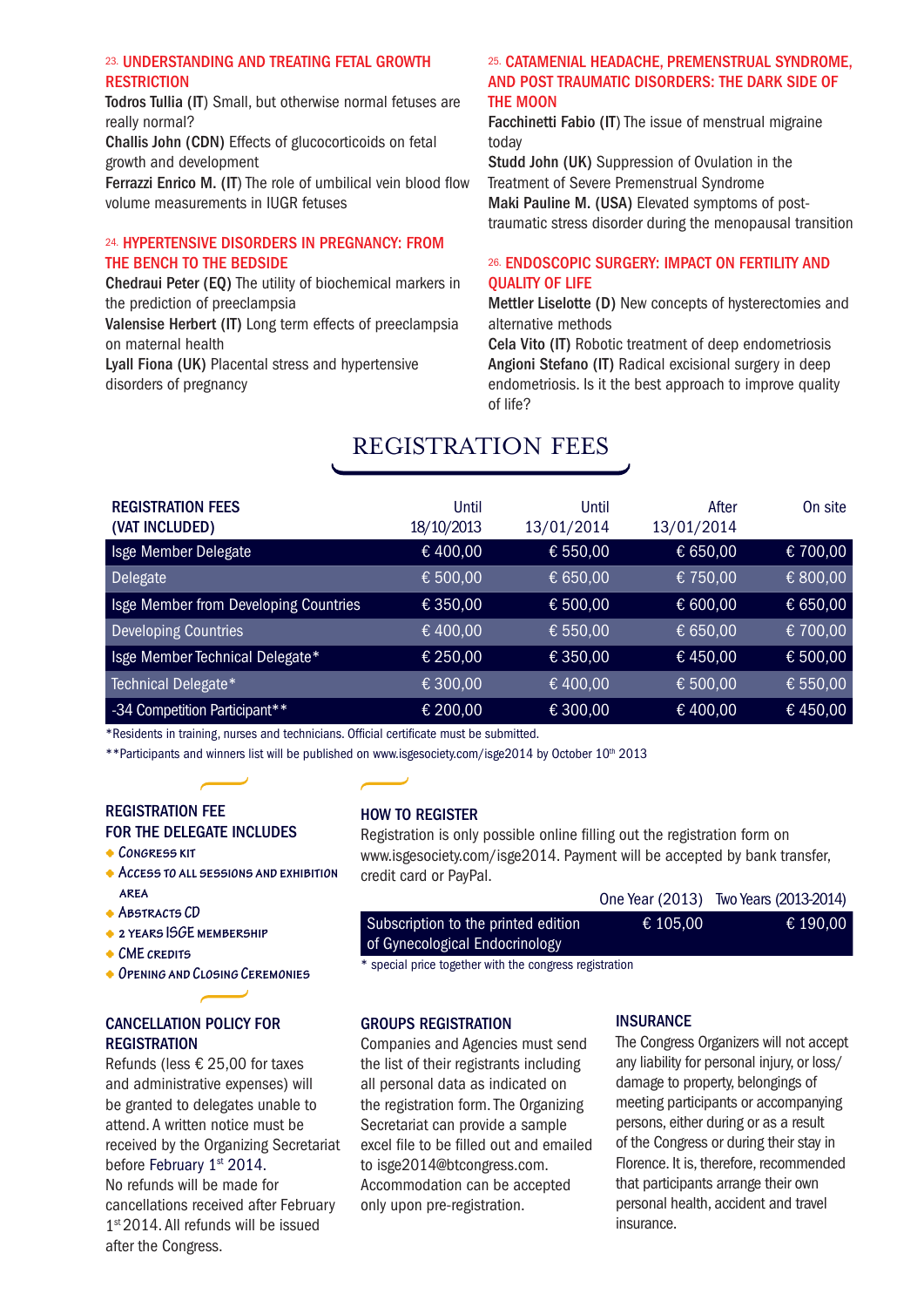### ABSTRACTS



### prizes

**under 34 researchers have the possibility to win congress registration and accommodation,**

**the best posters will be awarded**

#### Abstracts submission instructions and guidelines GENERAL POLICIES

In order to send an abstract you have to create for free your personal congress account. This will allow you to interact with the congress organization (both scientific and organizing secretariat) and satisfy all your possible needs regarding abstract submission, registration, hotel booking, etc.

- 1. Deadline for abstract submission is November 25<sup>th</sup> 2013 (September 29<sup>th</sup> for the Under 34 competition)
- 2.Each person is allowed to submit a maximum of two abstracts as presenting author: one oral presentation and one poster or, alternatively, two posters. There is no limit to the number of abstracts submitted as co-author.
- 3.Presenting authors will be notified whether their abstracts are accepted by December  $23<sup>th</sup>$  2013.
- 4.Further details on the schedule and instructions for oral and poster presentations will be sent to the presenting authors later. The Scientific Programme of the Congress will be available on www.isgesociety.com/isge2014 by February 2014.
- 5.Authors, whose abstracts have been accepted, must register for the Congress and pay the registration fee by January  $13<sup>th</sup> 2014$ . Failure to do so will result in exclusion from the programme and the Abstract edition.
- 6.Abstracts can only be submitted using the on-line form available on www.isgesociety.com/isge2014.
- A guideline will help you in filling out the form. Abstracts submitted via email or fax will not be accepted.

If you have any queries about your poster or presentation please contact the scientific secretariat

#### UNDER 34 COMPETITION

Participants must be under the age of 34 by March 5<sup>th</sup> 2014 and can submit a maximum of 2 abstracts as first author on any of the Congress' topics by September 29<sup>th</sup>, 2013 using the online form and checking the apposite box.

- The first authors of the 100 better works will receive a voucher for free registration and accommodation in a 3 stars hotel (twin accommodation).
- The first authors of the remaining accepted abstracts not ranked among the first 100 will pay the registration to the Congress €200 or €300 if payed after 18/01/2013 (instead of €750).
- The first 4 best ranked authors will have the opportunity to present their  $\ddot{\bullet}$ abstract during a Plenary Session as a Main Speaker.

#### POSTER AWARDS

Four posters will be awarded each with a free registration to the next ISGE Congress including a free accommodation for one person (overnight stay in a 3 stars hotel - twin accommodation). The awards will be given during the Closing Ceremony on Saturday March 8th.

> **Abstracts submission**

### **MPORTANT DATES**

**submission for the under 34 comeptition**

Abstracts Early bird Symposia proposal **Early bird registration**

### 29/09/2013 18/10/2013 18/11/2013 25/11/2013 13/01/2014

**Reduced rate registration**